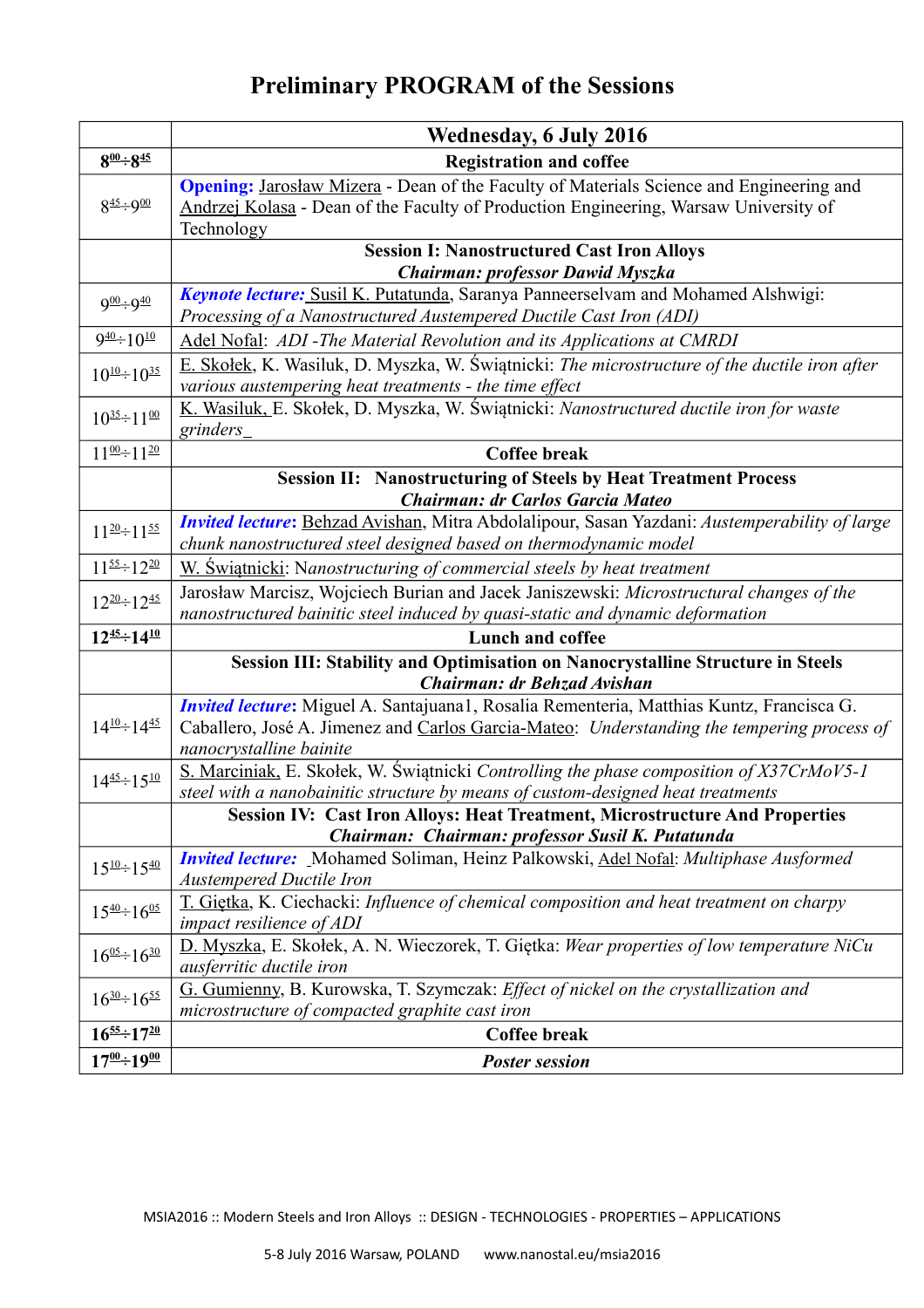|                                           | Thursday, 7 July 2016                                                                                                                                                                                                          |
|-------------------------------------------|--------------------------------------------------------------------------------------------------------------------------------------------------------------------------------------------------------------------------------|
| $8^{15} \div 9^{00}$                      | <b>Registration and coffee</b>                                                                                                                                                                                                 |
|                                           | Session V: Durability and Degradation Processes of Steel And Cast Iron in Extreme                                                                                                                                              |
|                                           | <b>Conditions</b>                                                                                                                                                                                                              |
|                                           | Chairman: professor Adel Nofal                                                                                                                                                                                                 |
| $900 \div 940$                            | <b>Invited lecture:</b> Andrej Atrens: Review of hydrogen effects in some martensitic steels                                                                                                                                   |
| $9^{40} \div 10^{05}$                     | Janusz Krawczyk, Edyta Rożniata, Sławomir Zimowski, Marcin Kot, Robert Dądrowski, Rafał<br>Dziurka, Łukasz Frocisz: The role of microstructure in high temperature tribology of iron alloys                                    |
| $10^{05} \div 10^{30}$                    | J. Dworecka, W. Piekoszewski, K. Rożniatowski, E. Jezierska, W. Świątnicki: Heat treatment<br>effect on resistance to wear and rolling contact fatigue of 100CrMnSi6-4 steel                                                   |
| $10^{30} \div 10^{50}$                    | <b>Coffee break</b>                                                                                                                                                                                                            |
|                                           | <b>Session VI: Phase Transformations in Steels</b>                                                                                                                                                                             |
|                                           | Chairperson: professor Ludmila Kučerová                                                                                                                                                                                        |
| $10^{50} \div 11^{25}$                    | <b>Invited lecture:</b> M. Gouné, F. Danoix, X. Sauvage, D. Huin, S. Allain: <i>Phase transformations</i><br>in modern steels: interaction of alloying elements with transformation interface                                  |
| $11^{25} \div 12^{00}$                    | <b>Invited lecture:</b> Jerzy Pacyna: The principle of a sufficient hardenability in the light of CCT<br>diagrams                                                                                                              |
| $12^{00} \div 12^{35}$                    | <b>Invited lecture:</b> Adam Grajcar: Thermodynamic analysis of phase transitions in advanced<br>multiphase steel showing the transformation-induced plasticity effect                                                         |
| $12^{35} \div 13^{00}$                    | Kawulok Rostislav, Schindler Ivo, Kawulok Petr, Rusz Stanislav, Opěla Petr, Podolínský Petr,<br>Čmiel Karel Milan, Mališ Michael: Transformation diagrams of selected steel grades with<br>consideration of deformation effect |
| $13^{00} \div 14^{25}$                    | Lunch and coffee                                                                                                                                                                                                               |
|                                           | <b>Session VII: New Heat Treatment and Thermo-Mechanical Processes</b>                                                                                                                                                         |
|                                           | Chairman: professor Adam Grajcar                                                                                                                                                                                               |
|                                           | <b>Invited lecture:</b> R.Parthiban, Sandip Ghosh Chowdhury, K.C. Harikumar and S.Sankaran:                                                                                                                                    |
| $14^{25} \div 15^{00}$                    | Evolution of microstructure and its influence on tensile properties in thermo-mechanically                                                                                                                                     |
|                                           | controlled processed (TMCP) quench and partition $(Q\&P)$ steel                                                                                                                                                                |
| $15^{00} \div 15^{25}$                    | David Aišman, Andrea Ronešová, Štěpán Jeníček: Different routes for forming high-aluminium<br>steel                                                                                                                            |
| $15^{25} \div 15^{50}$                    | Bogdan Garbarz, Mariusz Adamczyk, Barbara Niżnik-Harańczyk: Development of structural                                                                                                                                          |
|                                           | steel containing $3\div 5$ wt%Al with microlaminated microstructure                                                                                                                                                            |
| $15^{50} \div 16^{15}$                    | Hauserova D., Dlouhy J., Motycka P: Structure Refinement of Spring Steel 51CrV4 after<br><b>Accelerated Spheroidisation</b>                                                                                                    |
| $16^{\frac{15}{3}}$ + $16^{\frac{35}{2}}$ | <b>Coffee break</b>                                                                                                                                                                                                            |
|                                           | <b>Session VIII: Modern AHS Steels: TRIP, DP, CP</b>                                                                                                                                                                           |
|                                           | <b>Chairman: professor Sandip Ghosh Chowdhury</b>                                                                                                                                                                              |
| $16^{35} \div 17^{00}$                    | Adam Gołaszewski, Jerzy Szawłowski, Wiesław Świątnicki: The microstructure evolution in<br>the heat treatment process of UFG-TRIP steel                                                                                        |
|                                           | Aleksandra Kozłowska, Adam Grajcar, Władysław Zalecki, Wojciech Burian: Effect of strain on                                                                                                                                    |
| $17^{00} \div 17^{25}$                    | phase transformations of recrystallized and non-recrystallized austenite in TRIP-aided steels_                                                                                                                                 |
| $17^{25} \div 17^{50}$                    | L. Kučerová, J. Procházka, J. Káňa, H. Jirková: High versatility of niobium alloyed AHSS                                                                                                                                       |
| $17^{50} \div 18^{15}$                    | Adam Kokosza: Study of relationships between parameters of holding in bainitic range and<br>microstructural components in medium carbon TRIP steel                                                                             |
| $18^{15} \div 19^{15}$                    | <b>Poster session</b>                                                                                                                                                                                                          |
| $18^{20} \div 18^{50}$                    | <b>Meeting of the Scientific Committee</b>                                                                                                                                                                                     |
| $20^{00}$                                 |                                                                                                                                                                                                                                |
|                                           | <b>Conference Dinner</b>                                                                                                                                                                                                       |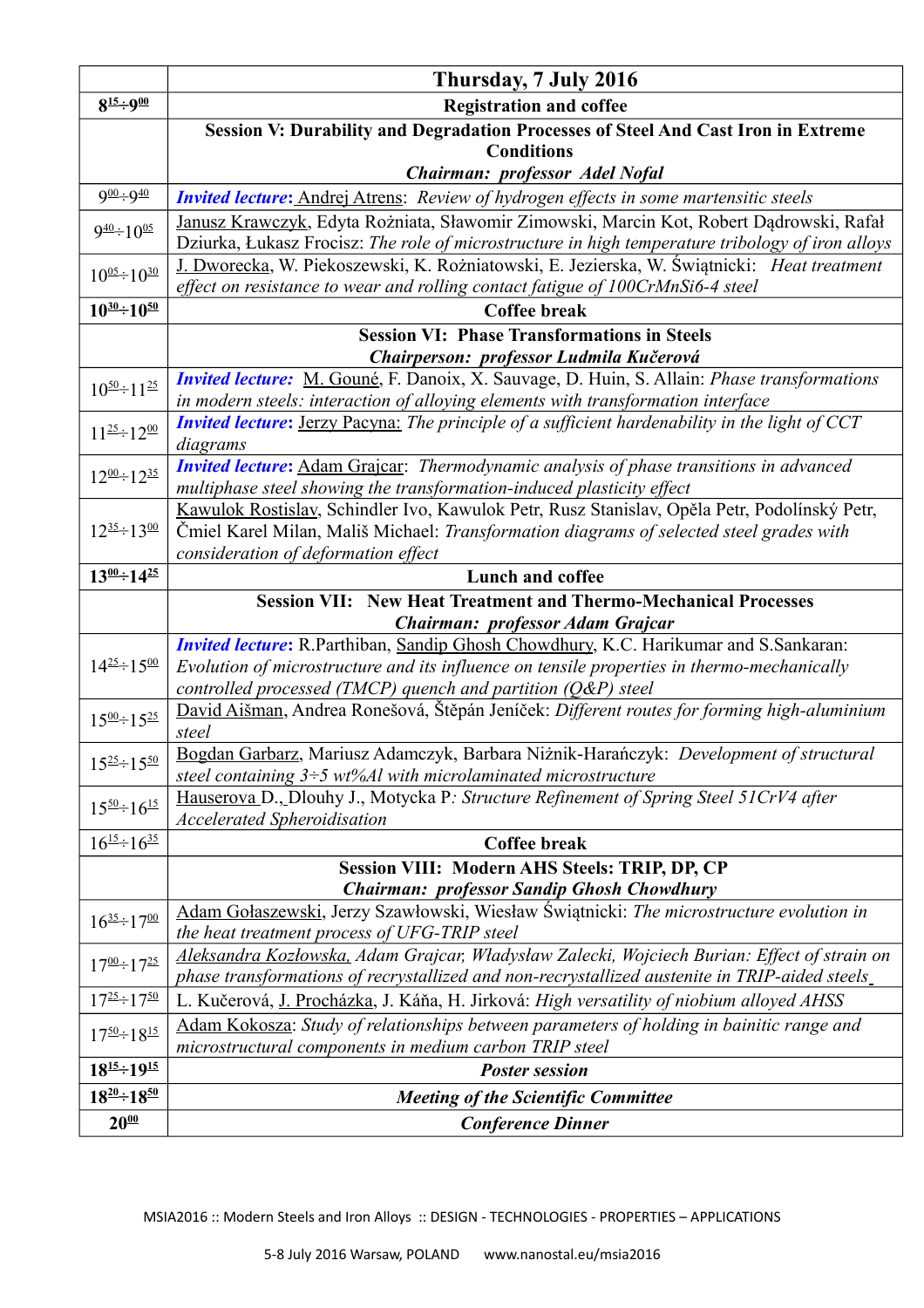|                                                | Friday, 8 July 2016                                                                                                       |
|------------------------------------------------|---------------------------------------------------------------------------------------------------------------------------|
| $8^{30} \div 9^{15}$                           | <b>Coffee and Registration</b>                                                                                            |
|                                                | <b>Session IX: Optimisation of Microstructure and Mechanical Properties of Steels</b><br>Chairman: professor Jerzy Pacyna |
|                                                | Antti Kaijalainen, Niko Vähäkuopus, Mahesh Somani, Saara Mehtonen, David Porter and                                       |
| $9^{15} \div 9^{40}$                           | Jukka Kömi: The effects of finish rolling temperature and niobium microalloying on the                                    |
|                                                | microstructure and properties of a direct quenched high-strength steel                                                    |
|                                                | A. Morri, L. Ceschini, M. Pellizzari, C. Menapace, F. Vettore, E. Veneri: Effect of austempering                          |
| $9^{40} \div 10^{05}$                          | process on microstructure and mechanical properties of 27MnCrB5-2 steel                                                   |
| $10^{05} \div 10^{30}$                         | Petr Kawulok, Ivo Schindler, Rostislav Kawulok, Stanislav Rusz, Petr Opěla, Radek Olszar,                                 |
|                                                | Martin Olszar, Karel Milan Čmiel: The influence of a cooling rate on evolution of                                         |
|                                                | microstructure and hardness of 27MnCrB5 steel                                                                             |
| $10^{30} \div 10^{55}$                         | K. Wasiak, E. Skołek, W. Świątnicki: Microstructure, wear resistance and mechanical                                       |
|                                                | properties of 35CrSiMn5-5-4 steel after Quenching and Partitioning processes.                                             |
| $10^{55} \div 11^{15}$                         | <b>Coffee break</b>                                                                                                       |
|                                                | <b>Session Xa:</b> Industrial Processes and Applications                                                                  |
|                                                | Chairman: professor Janusz Krawczyk                                                                                       |
| $11^{\underline{15}} \div 11^{\underline{40}}$ | Radhakanta Rana, Shangping Chen and Sourav Das, and Arunansu Haldar: Mechanical                                           |
|                                                | Properties of a Bainitic Steel Producible by Hot Rolling                                                                  |
| $11^{40} \div 12^{05}$                         | Sylwia Wiewiórowska, Zbigniew Muskalski: Carrying out the hot'drawing process of TRIP                                     |
|                                                | steel wires at different initial temperatures                                                                             |
| $12^{05} \div 12^{30}$                         | Kamil Dychton, Pawel Rokicki, Bartek Wierzba, Krzysztof Raga, Jan Sieniawski:                                             |
|                                                | Experimental verification of carburizing-quenching process of AISI 9310 steel gear shaft                                  |
| $12^{30} \div 12^{55}$                         | Pawel Rokicki: Induction hardening of tool steel for heavily loaded aircraft engine components                            |
| $12^{55}$ $-14^{20}$                           | Lunch an coffee                                                                                                           |
|                                                | <b>Session Xb:</b> Industrial Processes and Applications                                                                  |
|                                                | Chairman: professor Wiesław Świątnicki                                                                                    |
| $14^{20} \div 14^{45}$                         | M. Sut: Low Pressure Carburizing of Pyrowear® Alloy 53                                                                    |
| $14^{45} \div 15^{10}$                         | Aleksander Ciski: Deep cryogenic treatment and tempering at different temperatures of HS6-5-                              |
|                                                | 2 high speed steel                                                                                                        |
|                                                | <b>Session XI: Welding of High Strength Steels</b><br>Chairman: professor Bogdan Garbarz                                  |
|                                                | <b>Invited lecture:</b> H. Dawson, M. Serrano, S. Cater, E. Jimenez-Melero: Friction Stir Welding of                      |
| $15^{10} \div 15^{45}$                         | ODS steel: processing, characterization and stability                                                                     |
|                                                | Mateusz Morawiec, Adam Grajcar, Maciej Różański, Sebastian Stano: Modified twin spot laser                                |
| $15^{45} \div 16^{10}$                         | welding of complex phase steel                                                                                            |
|                                                | Błacha S., Węglowski M.St., Dymek S., Kopyściański M.: Comparison of microstructural                                      |
| $16^{10} \div 16^{35}$                         | characterization and mechanical properties of electron beam welded joints of high strength                                |
|                                                | steel grade S960Q and Weldox 1300                                                                                         |
| $16^{35} \div 17^{00}$                         | Janusz Pikuła, Mirosław Łomozik, Tomasz Pfeifer: The Influence of Manual Metal Arc                                        |
|                                                | Multiple Repair Welding of Long Operated Waterwall on the Structure and Hardness of the                                   |
|                                                | Heat Affected Zone of Welded Joints                                                                                       |
| $17^{00} \div 17^{10}$                         | <b>Closing Ceremony</b>                                                                                                   |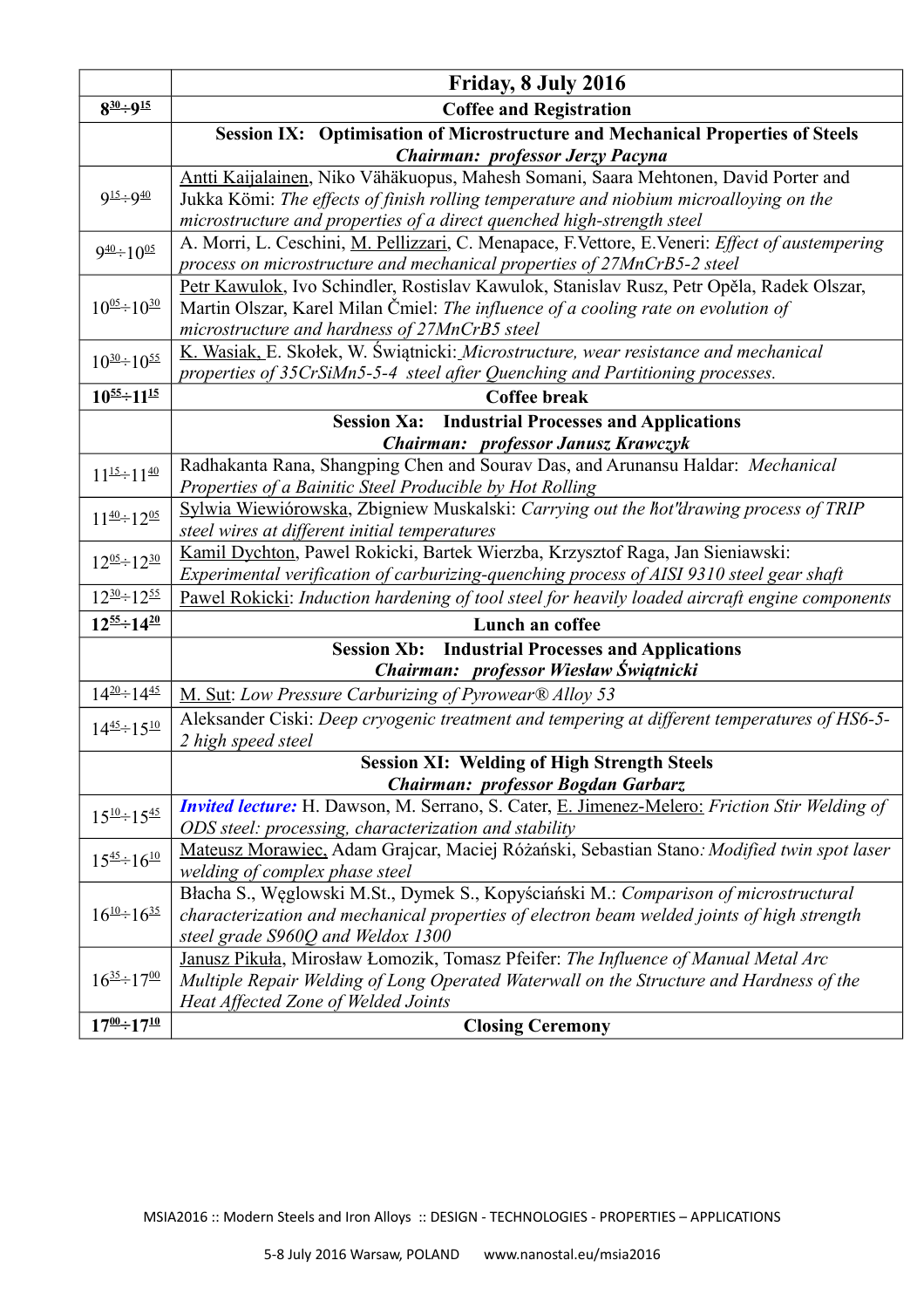## **POSTER SESSION - registered posters**

| <b>P1</b>       | A. Ciski, P. Wach, A. Kapuścińska, Nitrided layers on X153CrMoV12 steel formed in a process<br>combining gas nitriding with deep cryogenic treatment     |
|-----------------|----------------------------------------------------------------------------------------------------------------------------------------------------------|
| P <sub>2</sub>  | J. Górka: Welding thermal cycle-triggered precipitation processes in steel S700MC subjected to the<br>thermo-mechanical control processing               |
| P3              | J. Górka, A. Czupryński, M. Adamiak: Properties and structure of nanocrystalline layers obtained<br>by manual metal arc welding (MMA)                    |
| <b>P4</b>       | A. Grajcar, B. Grzegorczyk, M. Różański, S. Stano, M. Morawiec: Microstructural aspects of<br>bifocal laser welding of TRIP steel                        |
| <b>P5</b>       | M. B. Jabłońska, J. Tomczak, A. Śmiglewicz: Numerical analysis of the process of dynamic tensile<br>test of high manganese TWIP steel                    |
| <b>P6</b>       | D. Janicki: Microstructural evolution during laser surface alloying of ductile cast iron with titanium                                                   |
| P7              | D. Janicki, J. Górka, W. Kwaśny, K. Gołombek, M. Kondracki, M. Żuk: Diode laser surface                                                                  |
|                 | alloying of armor steel with tungsten carbide                                                                                                            |
| <b>P8</b>       | L. Kučerová, H. Jirková, B. Mašek: The influence of chromium addition on microstructure<br>development of TRIP steel                                     |
| <b>P9</b>       | L. Kučerová, K. Opatová, I. Zetková: Microstructure analysis of tool powder steels produced by<br>additive manufacturing                                 |
| <b>P10</b>      | S. Lesz, P. Skupień: Preparation and magnetic properties of Fe-based metallic glass                                                                      |
|                 | M. Łazarska, T. Z. Woźniak, Z. Ranachowski, P. Ranachowski, A. Trafarski: Application of acoustic                                                        |
| <b>P11</b>      | emission and artificial neural networks for anlysis kinetics transition at isothermal austempering of                                                    |
|                 | tool steel_                                                                                                                                              |
| P <sub>12</sub> | B. Mašek, O. Khalaj, H. Jirkova, J. Svoboda: Processing of new ODS alloys with Fe-Al matrix and<br>$Al_2O_3$ particles                                   |
|                 | R. Michalczewski, W. PiekoszewskiI, M. Szczerek, W. Tuszyński, Surface fatigue life investigation                                                        |
| P <sub>13</sub> | of friction couples with nanocoatings                                                                                                                    |
| P <sub>14</sub> | M. Opiela: Thermodynamic and kinetic analysis of precipitation processes of MX-type phases in                                                            |
|                 | microalloyed steels                                                                                                                                      |
| P15             | M. Popławski, A. Bartkowska, A. Piasecki: Results of the research into the oxidation process of<br>100Cr6 steel during continuous and isothermal heating |
|                 | C. Rapiejko, B. Pisarek, T. Pacyniak: Effect of intensive cooling of alloy AM60 with chromium and                                                        |
| P <sub>16</sub> | vanadium additions on cast microstructure and mechanical properties                                                                                      |
| P17             | P. Rokicki, R. Chrupcala, K. Dychton: Acetylene flow rate as a crucial parameter of vacuum                                                               |
|                 | carburizing process of modern tool steels                                                                                                                |
| P <sub>18</sub> | E. Skołek, M. Rodakowski, W. Świątnicki: Hydrogen emibrittlement of the<br>nanocrystalline 67SiMnCr6-6-4 steel                                           |
| P <sub>19</sub> | E. Skołek, W. A. Świątnicki: Nanocrystalline Upper Bainite                                                                                               |
|                 | A. Śmiglewicz, G. Niewielski, M. B. Jabłońska: Evaluation of the ability of deformation energy                                                           |
| <b>P20</b>      | absorption of an Mn-Al-Si high-carbon steel                                                                                                              |
| P21             | J. Tuleja, Z. Zatorski: Numerical modelling of micro-stresses in carbonised austenitic cast steel<br>under rapid cooling conditions                      |
|                 | K. Uściński, S. Marciniak, W. Świątnicki: Influence of various heat treatments on distortion of                                                          |
| P <sub>22</sub> | X37CrMoV5-1 steel                                                                                                                                        |
| P <sub>23</sub> | P. Wach, J. Michalski, Nitrided layers with high corrosion resistance                                                                                    |
| P <sub>24</sub> | M. Wasiluk, W. Świątnicki: Simulations of carbides precipitation in selected steels destined for                                                         |
|                 | nanostructurization                                                                                                                                      |
| P <sub>25</sub> | A.N. Wieczorek: Experimental studies on the abrasive wear of hard-wearing steels in the presence<br>of diverse abrasive materials                        |
| P <sub>26</sub> | A.N. Wieczorek: Experimental study on the impact of dynamic loads on the wear surface-hardened                                                           |